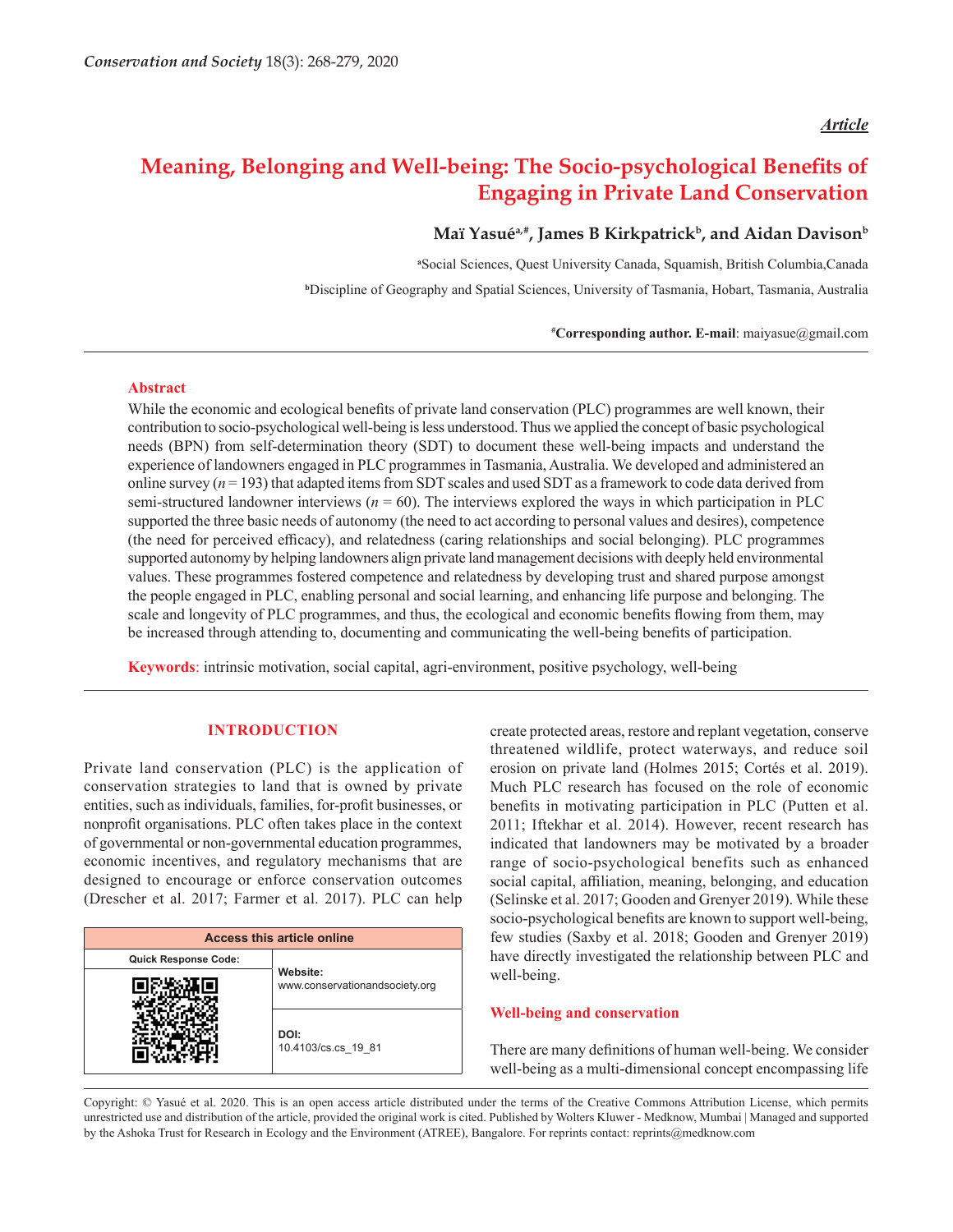satisfaction, flourishing, happiness, and positive affect (Ryff and Keyes 1995; Lyubomirsky et al. 2011; Dodge et al. 2012). Despite a paucity of research on PLC and well-being, research on a range of other related activities suggests that PLC could benefit well-being. For example, time spent in nature (Caulkins et al. 2006) and interacting with plants (Husk et al. 2018; Quested et al. 2018) enhances the feeling of connectedness to nature and place (Mayer et al. 2009; Capaldi et al. 2014), reduces stress (Wells and Evans 2003; Lovell et al. 2015), and promotes the feeling of self-efficacy (Caulkins et al. 2006; Charatsari et al. 2018). Furthermore, activities linked to PLC, such as volunteering, exercise (Morrow-Howell et al. 2003; O'Brien et al. 2011), and learning (Saxby et al. 2018; Charatsari et al. 2018) can improve well-being by: strengthening social relationships (Caulkins et al. 2006; O'Brien et al. 2011) and enhancing the feeling of collective identity and shared purpose (Coulhard et al. 2017). In addition, they can create opportunities to help others (Martela and Ryan 2016), pursue personally meaningful goals (Brown and Kasser 2005; Sheldon et al. 2010), and grow spiritually (O'Brien et al. 2011; Lovell et al. 2015).

Understanding the impacts of PLC on well-being may not only help enhance social development in communities involved in conservation (Biedenweg and Gross-Camp 2018; Woodhouse and McCabe 2018), but may also inform the design, delivery, scale, and communication of conservation programmes (Cetas and Yasué 2016). Promoting well-being benefits may attract a larger and more diverse cohorts of landowners to PLC (Kusmanoff et al. 2016; Yasué and Kirkpatrick 2018). In addition, framing the benefits of PLC to include well-being may lead to more enduring conservation projects (Burton and Paragahawewa 2011; Cetas and Yasué 2016). This is because programmes that are designed and framed to foster autonomous motivations such as helping others or contributing to collective goals can enhance resolve and commitment (van der Linden 2015; Cooke et al. 2016). Conversely, emphasising self-interest and external rewards such as payments can thwart internal motivation (Ezzine-de-Blas et al. 2018; Chervier et al. 2019).

#### **Self-determination Theory**

To explore how engaging in PLC may enhance well-being, we applied self-determination theory (SDT). A psychological theory of motivation, SDT is supported by decades of theoretical and empirical research in many fields (Deci and Ryan 2008), and has been effectively applied in rural contexts to explore motivations for innovation (Lioutas and Charatsari 2018; Saxby et al. 2018) and involvement in education programmes (Charatsari et al. 2017). SDT differentiates between autonomous and non-autonomous forms of motivation. Autonomous forms of motivation include intrinsic and some extrinsic motivations (i.e., identification and integration) that are consistent with personal beliefs and values (Pelletier et al. 1998; Supplementary Materials I, see MTES items). In contrast, non-autonomous motivation consists of other types of extrinsic motivations (i.e., introjection, external or amotivation) that are not fully internally endorsed, such as guilt, shame, reward attainment, or punishment avoidance (Pelletier et al. 1998).

SDT also suggests that humans have three basic psychological needs (BPN): 1) autonomy (need to be a causal agent of one's life and act in harmony with integrated self); 2) competence (need to control the outcome and experience mastery); and 3) relatedness (need for social belonging, trust, reciprocity and connection, and care to and from others). People in social contexts that support these needs have enhanced autonomous motivation (Deci and Ryan 2000, 2008). Furthermore, people who make daily decisions to pursue autonomous aspirations or who are in social contexts that support autonomous motivation have enhanced well-being (Black and Deci 2000; Deci and Ryan 2008; Sheldon and Krieger 2014). In addition, people who spend their time pursuing activities consistent with more self-transcendent values (Schwartz et al. 2012), such as benevolence (care for friends and family) or universalism (care for *all* people and other species) have enhanced well-being (Kasser and Ryan 1996; Sheldon and Elliot 1999) compared to those pursuing non-autonomous aspirations and self-enhancing goals, such as power or wealth.

An increasing number of studies have related SDT to conservation (Cetas and Yasué 2016; Ezzine-de-Blas et al. 2018). However, few studies have used SDT and the BPN framework to connect the impacts of a conservation intervention to well-being (Saxby et al. 2018). Here we used SDT and specifically BPN to identify the well-being benefits that result from engaging in PLC in Tasmania, Australia. We used surveys and semi-structured interviews with landowners to determine the motivations for engaging in these programmes, and the experiences and consequences of participating in PLC. Surveys allowed us to rank the relative importance of different motivations for engaging in PLC for a larger pool of participants. Interviews allowed us to better understand the contextual factors that affected people's experience of engaging in PLC.

#### **METHODOLOGY**

Approval for the study was granted by the Tasmanian Social Sciences Human Research Ethics Committee (H0016128). Full details of survey and interview sample characteristics and background to PLC in Tasmania have been published elsewhere (Yasué and Kirkpatrick 2018; Yasué et al. 2019).

We investigated diverse PLC programmes in Tasmania that can be categorised broadly into three types: 1) conservation covenants, which are voluntary agreements with government that are written into private land titles, providing long-term legal restrictions on land use (Iftekhar et al., 2014); 2) stewardship programmes (Sobels et al. 2001); and 3) educational programmes (McDonald 2001) that encourage landowners to support wildlife on their properties. One educational programme ('Land for Wildlife') targeted larger property owners (>2 ha, primarily in a peri-urban or rural context) and another ('Gardens for Wildlife') targeted smaller properties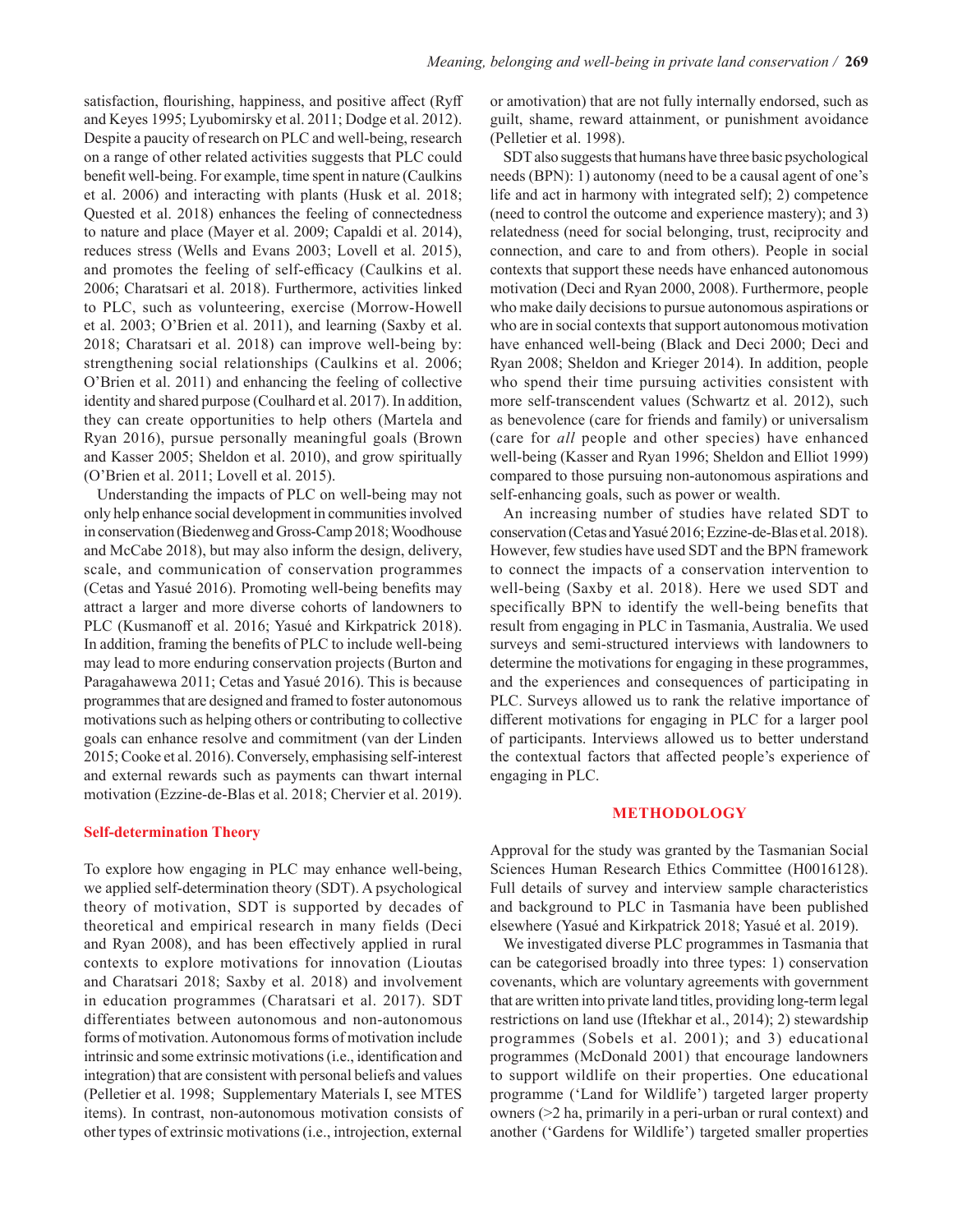(primarily in urban or suburban contexts). All programmes (other than Gardens for Wildlife) employed stewardship officers who visited the properties and provided outreach and management advice. Participants were recruited through newsletters, lists, and Facebook groups of organisations working in conservation or agriculture between January 15 and June 01 of 2017.

'Commercial properties' were defined as the properties in which the primary source of income came from the land (primarily through farming or tourism), whereas 'non-commercial' properties were primarily used for residential, recreational, retirement, vacation, or 'lifestyle' purposes (Polyakov et al. 2013; McNicol and Glorioso 2014) with no or minor economic uses.

The 193 landowners who responded to the survey had a mean age of  $58 \pm$  standard error (SE) 0.8 (range 30-85), 53% were women, 45% indicated they were retired or semi-retired. The properties that they owned were an average of 202 ha  $(\pm 98$ , range 0.06–17,600 ha) and 80% were non-commercial properties, a majority of which were residential and/or for the explicit purpose of conservation or recreation. Of the survey respondents only 8% indicated they had inherited the property, and of this group, 47% indicated that they engaged in commercial activity on their property. Of the properties purchased by respondents, only 20% supported commercial activities. A majority (61%) of respondents participated in one PLC programme, with 20% in two programmes and 19% in three or more programmes. Respondents indicated that they were commenting specifically on their engagement in a covenant programme  $(n = 63)$ , a strictly educational programme on a small  $(< 2 \text{ ha}, n = 53)$  or large  $(> 2 \text{ ha}, n = 66)$ property, or a stewardship programme  $(n = 6)$ .

Of the 60 landowners interviewed, 28% were women, 51% appeared to be above the age of 60 (based on one or more of appearance, interview comments about life stage or survey responses if they participated in the survey,  $n = 51$ ) and 68% were non-commercial property owners. A majority of commercial properties were multi-generational properties (69%) whereas a majority of non-commercial properties were purchased by the participant (98%). Participants were engaged in covenanting programme (*n* = 27), strictly educational programmes ( $\leq 2$  ha properties,  $n = 10$  and  $\geq 2$  ha properties,  $n = 13$ ), stewardship programmes ( $n = 11$ ), with 2 people not engaged in any official programme and undertaking PLC on their own initiative.

#### **Survey**

Landowners selected one of the programmes they were involved in for the purpose of the study. To identify the relative importance of motivations to engage in PLC, we used the stem phrase 'I participate in the Program…' and provided 20 possible reasons to engage in PLC programmes (Supplementary Materials I). Six of these items were taken from the Motivation Toward the Environment Scale (MTES) (Pelletier et al. 1998) to differentiate between more autonomous and less autonomous forms of motivation. We developed 14 other items based upon the results of previous qualitative and quantitative research on motivation (Putten et al. 2011; Blackmore and Doole 2013; Selinske et al. 2017), and from an iterative process of gaining feedback from experienced PLC practitioners in Tasmania. These items included more autonomously endorsed motivations such as pleasure, personal growth, and development e.g., 'For the joy of learning more about the nature on my land' or universalism (Schwartz et al. 2012) (e.g., 'Because it is important to me to protect habitat for wildlife'), as well as less autonomous motivations that relate to pressures or extrinsic motivators such as financial gain or guilt (e.g., 'Because it enhances the economic value of my property'). Respondents indicated the extent to which each item corresponded to their reasons for engaging in the programme on a seven-point Likert scale  $(1 - 'Does not$ correspond at all' to  $7 = 'Corresponds$  exactly'). In addition, we asked respondents how they felt when engaging in the PLC programme (i.e., 'When I engage in this program: I feel energized' or '…I feel alive and vital). These two items were adapted from the State Subjective Vitality Scale (which asks for general feelings of vitality (Frederick and Ryan, 1997)). For brevity, we only included 2 of the 7 items from this scale. These two items were strongly correlated (Pearson's  $r = 0.94$ ). In the questionnaire, we also asked for demographic and property characteristics.

## **Interviews**

We recruited participants for semi-structured interviews about motivations for, and experiences in, PLC through a question at the end of the above survey, or via local experts and practitioners working with landowners (Yasué et al. 2019). We purposively selected participants from different age groups, programme types, property sizes, and attitudes towards environmental organisations. We stopped adding interviewees to specific groups of landowners when we felt that we were no longer getting new insights or themes (Bowen 2008; Francis et al. 2010). To determine whether we had missed a specific group of landowner or a type of perspective, we relied on the literature and ongoing conversations with experienced PLC experts in Tasmania.

Interviews lasted 25-120 minutes (an average of 57 minutes with  $\pm$  4.2 minutes) and were conducted in person (63%) or on the phone, then recorded, fully transcribed, and analysed using NVivo 11.0. Responses to the subset of questions analysed in this study pertained to motivations to engage in PLC and experiences of engaging in PLC. The full interview schedule is available in Yasué et al. (2019). Interviews were semi-structured and used open-ended questions along with probes. We would initially ask, 'can you tell me how you became involved in conservation on your property?' If necessary we would follow with probes such as, 'what, in particular, appealed to you about engaging in PLC, as opposed to other approaches to engage in conservation?' To understand the experience of engaging in the programme we asked, 'What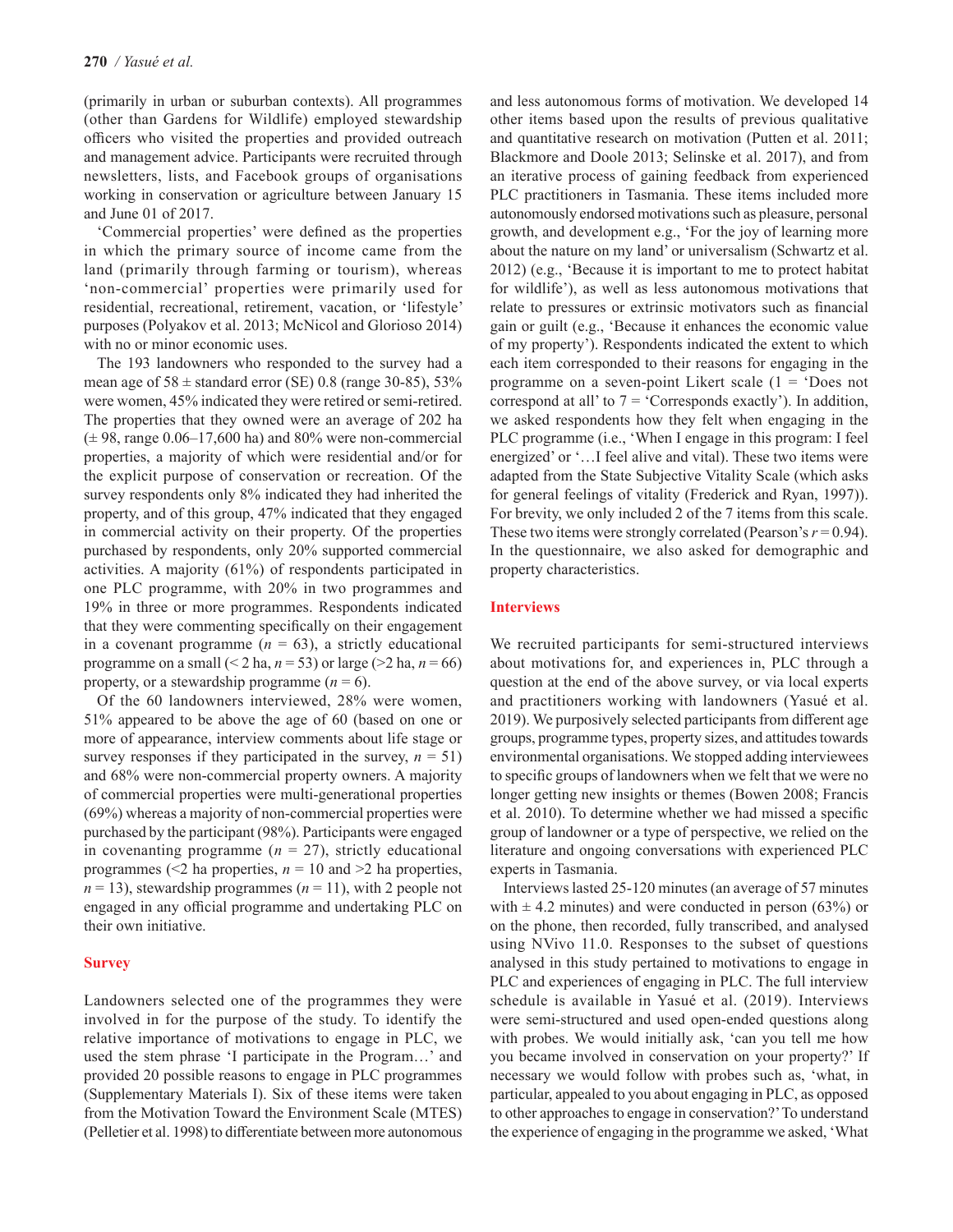is it like to be a participant of [Programme name]?', along with probes, such as, 'How does it feel to be engaging in this programme?' and 'Has engaging in the programme influenced your life in any other way?' If landowners did not understand a specific phrasing, the question would be rephrased and there was some flexibility in the order of the questions to maintain the flow of conversation.

Following the methods of Ezzy (2002), transcripts were first coded deductively based upon explicit content in pre-defined questioning (i.e., motivations to participate and experiences in the programmes) with codes based on BPN in SDT (Karaarslan et al. 2013; Raabe and Readdy 2016; Triste et al. 2018, Supplementary Materials II). We then iteratively coded transcripts through multiple readings looking inductively for emergent or integrative themes expressed across multiple interviews. We also compared these themes and the prevalence of specific codes across groups of landowners based on age and property type. In addition to one author re-reading all the transcripts, another researcher with extensive experience in PLC also read a sub-set of the transcripts  $(n = 8)$  in order to refine the coding approach. These codes provided a finer-scaled perspective on different links between BPN and personal and social well-being. Throughout the interview results we used pseudonyms as well as the age category (i.e., 'younger'  $\leq 60$  or 'older'  $60+$ ) and occupation, whenever this information was known.

## **RESULTS**

Our findings are divided into three sections. The first two sections are on the motivations for and experiences of engaging in PLC. The final section synthesises responses from different sections of the interview to identify emergent themes related to collaborative learning and specific benefits to retirees, as well as offering a summary of findings in terms of BPN and well-being.

## **Motivations to engage in PLC**

#### *Autonomous motivations*

#### *Survey results*

Preliminary analyses of the survey data suggested no or small differences in motivation across different types of landowners (gender, age, retirement status, property-size, and property-type) and thus we present the aggregated means (Supplementary Materials II). The six items from the MTES suggested that landowners were motivated to engage in PLC for autonomous (Pelletier et al. 1998) rather than non-autonomous reasons. The most important motivations to engage were learning as well as a desire to help others (future generations, their community, and other species (Supplementary Materials I). Purely intrinsic motivations that related to the pleasure of engagement were only moderately important, and non-autonomous motivations such as fitting in socially and economic incentives were the least important. Two motivations that related to government inaction and demonstrating the value of bottom-up conservation to government—which could

be interpreted as more non-autonomous motivations—were moderately important.

#### *Interview results*

Landowners identified numerous different types of autonomous motivations for engaging in conservation including connection to their personal goals and identities, supporting their feelings of connection to nature and conserving properties into the future as a legacy for other people and species. Very few landowners spoke about non-autonomous motivations, such as pressures from neighbours or receiving payments (Yasué and Kirkpatrick 2018; Yasué et al. 2019).

#### *Personal goals, values and identities*

Landowners connected their participation in PLC with deeply held values originating from childhood experiences, parents, formal education, respected peers, current or past occupations, ongoing engagement with conservation or stewardship initiatives, and past community stewardship outreach programmes (Curtis and Lockwood 2000). Engaging in conservation was part of a personal life goal or property management goal. For example, an older medical professional said, "I actively think about conservation issues, and therefore, when you see something like Gardens for Wildlife, you think, 'you know that fits in with what we wanna do.*"* (Edward)

Personal goals and PLC programme goals were aligned either because landowners had explicitly purchased the property for conservation, or because PLC activities supported other goals. For example, the presence of native vegetation was personally important for aesthetic reasons and for enhancing the resilience (e.g., drought-protection) of a farm to environmental change. Multi-generational farmers described participating in PLC as part of a diversification strategy to help achieve their primary property goal of passing on an aesthetic and economically and ecologically resilient farm to the next generation. For these reasons many farmers viewed their engagement in PLC stewardship as part of a 'good farmer' identity (Burton 2004) that was fully compatible with an economically sustainable business:

I think all farmers are conservationists deep in their hearts somewhere, it just takes a long time to get there. None of us want to watch our soils wash away or blow away or have an infestation of weeds or whatever… I look at my frogs and look for wombat shit, the orchids… It's probably at a point that it feels like a normal thing to do, it shouldn't be out of the ordinary… I see it as best farming practice. (Ken, younger multi-generational farmer)

In addition to farmer identities, landowners also connected involvement in PLC with their identities as environmentalist or conservationists. Given a polarised divide between economic production and nature conservation in Tasmania (Winter 2005), it was notable that *both* self-identified farmers and self-identified environmentalists related conservation action to their identities. There were also landowners who self-identified as both a farmer and an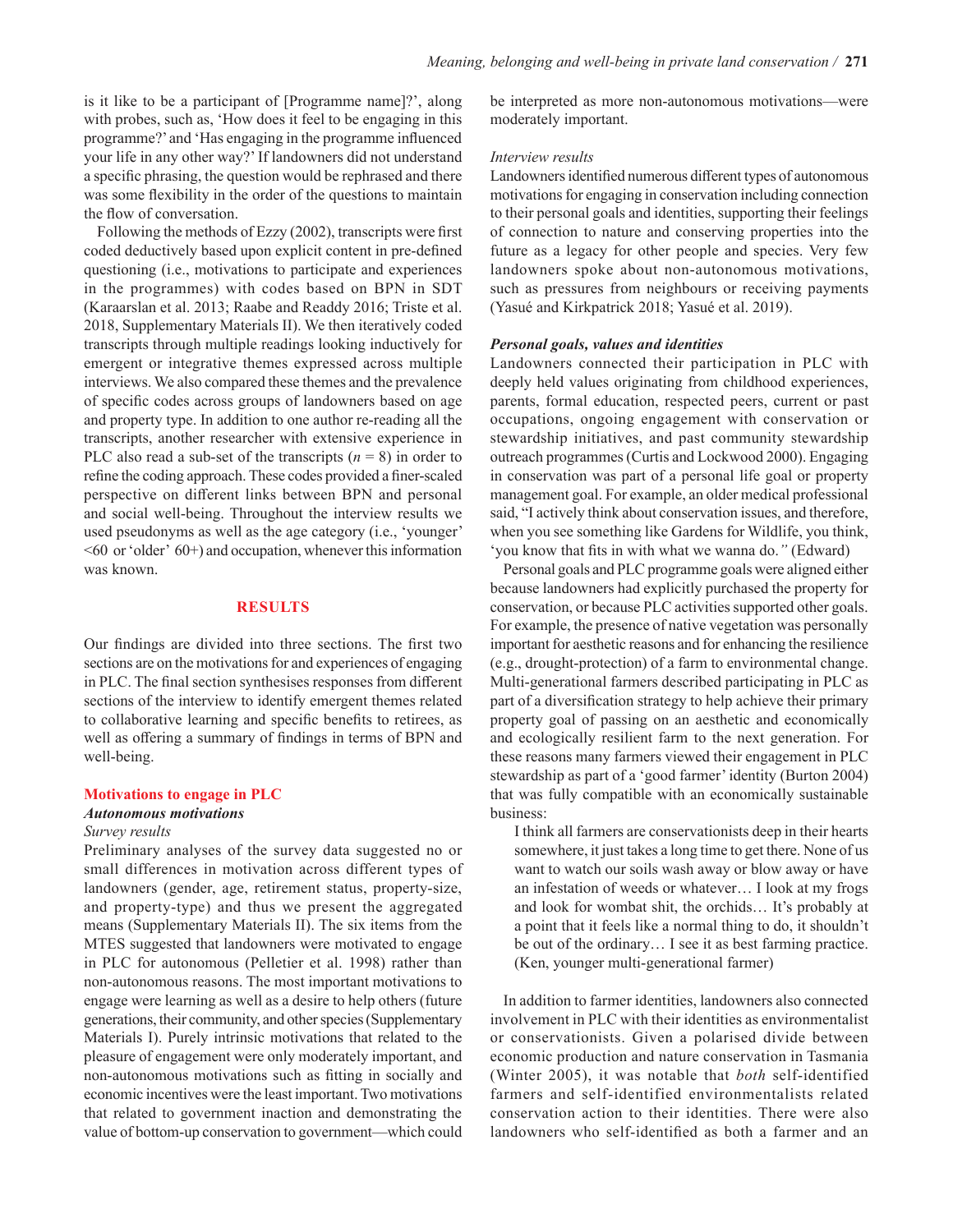environmentalist and these landowners related their actions to both these identities.

Landowners concerned about the environment also spoke of an emotional need to personally make a difference. After speaking extensively about the ecological values on his property, Jeff spoke about his motivations to get a conservation covenant.

There is a combination of reasons: location… corruption with the government, pissed off with Gunns [a forestry company], but I'd say that the main reason we bought it was emotional well-being, so I can at least say I had done something…I got the covenant, to demonstrate to government that people gave a shit and that people were prepared to lock up their own land (Jeff, younger union official)

This need to win back a sense of autonomy and competence was evident when people related their motivations to environmental problems over which they felt they had little influence. For Jeff, getting a covenant created hope in an otherwise 'depressing time' when there was extensive logging of native forests. The external pressure to do something because of perceived government inaction was evident in several of the interview responses of landowners and the survey results.

A sense of powerlessness was evident in Andy's (younger multi-generational farmer) comments, who, like many multi-generational farmers, described his feelings about the die-back of native trees due to drought: "..that disappoints me. You know it's upsetting, you can't do anything about it, it's out of our control. It's how the market and the economy and world has created for us."

Given these seemingly intractable environmental challenges, landowners expressed a need to gain a greater sense of control, *at least* over their own land. This similar sentiment of regaining a sense of autonomy and control through engaging in PLC was evident in Olivia, a retiree:

This world can be a pretty crazy place in times when you just feel so insignificant and that what you think or do doesn't count but if you've got something like this, makes you feel a little bit more in control or at least be in control with your little piece of land if nothing else.

## *Connectedness to nature*

Consistent with the survey results and past research (Farmer et al. 2011; Selinske et al. 2015), landowners were motivated to engage in PLC because of a sense of connection, belonging, and care to their local place, their land, or to other species. For example, Liam, a multi-generational farmer says: "I love the country. I love my land. I am so damn lucky to have this patch–I mean you've got waterfalls, you've got rocky mountainscapes, you've got flatlands, you've got hills, you've got everything all on one farm."

Although connection to the nature on their property was particularly prevalent for multi-generational farmers such as Liam, people who had recently moved to Tasmania for retirement also indicated this sentiment (c.f. Kirkpatrick et al. 2018). These landowners connected PLC to their love for the 'bush' more generally rather than to a specific place and identified particularly valued types of nature (e.g., old growth forest, rare species, birds) on their properties. For these landowners, engaging in PLC provided an opportunity to create habitats for wildlife on their properties and protect different types of rare plant species. Landowners frequently spoke of caring for other species in a way similar to how they spoke about relationships with people. Motivated by altruistic values such as universalism and benevolence (Schwartz et al. 2012), these landowners blurred any distinction between nature and society. Some landowners, such as Olivia, a retiree, indicated that the obligations they felt to care for non-humans on their property was no different than their sense of moral responsibility to care for other humans:

It's almost like you've done something worthwhile for somebody other than yourself... I think everything has the right to a fair go, whether it's pademelon or a wedge-tailed eagle or a person, or a child or a dog or whatever: it really doesn't matter. I guess it is a sense of fairness for everybody.

## *Conservation into the future*

Similar to past research (Gooden and Grenyer 2019), one of the experiential benefits that landowners sought from covenanting programmes was a sense of comfort and security that the biodiversity values retained and restored during their tenure would be retained after they sold or bequeathed their properties. This sentiment was prevalent amongst noncommercial landowners, because they were more likely to sell, rather than bequeath, their properties compared to commercial landowners, of whom 60% in our sample were multi-generational farmers. Jonathan (older retired researcher), a non-commercial landowner, spoke about his motivation for covenanting:

We would hope that somebody might come forward who'd have an interest in that or maybe values similar to our own. But you can't guarantee those things. So the covenant, I suppose, provided some layer of certainty for the future, regardless of who has some custodial guardian role with this property or the title over it in the future*.*

Even amongst a few non-commercial landowners who planned to bequeath their land to their children, there were still some who covenanted to protect habitat against future land encroachment despite this potentially reducing the autonomy of their heirs. Here Jack, an older retired medical professional, spoke about the additional benefit of covenanting given at least some doubt that his daughters would fully maintain the biodiversity values: "If push comes to shove, well if I die... So I'll leave the property to my girls, but... once I've croaked, I don't know what they're going to do with it. I would hope they'll *sort of* look after it in *some* way."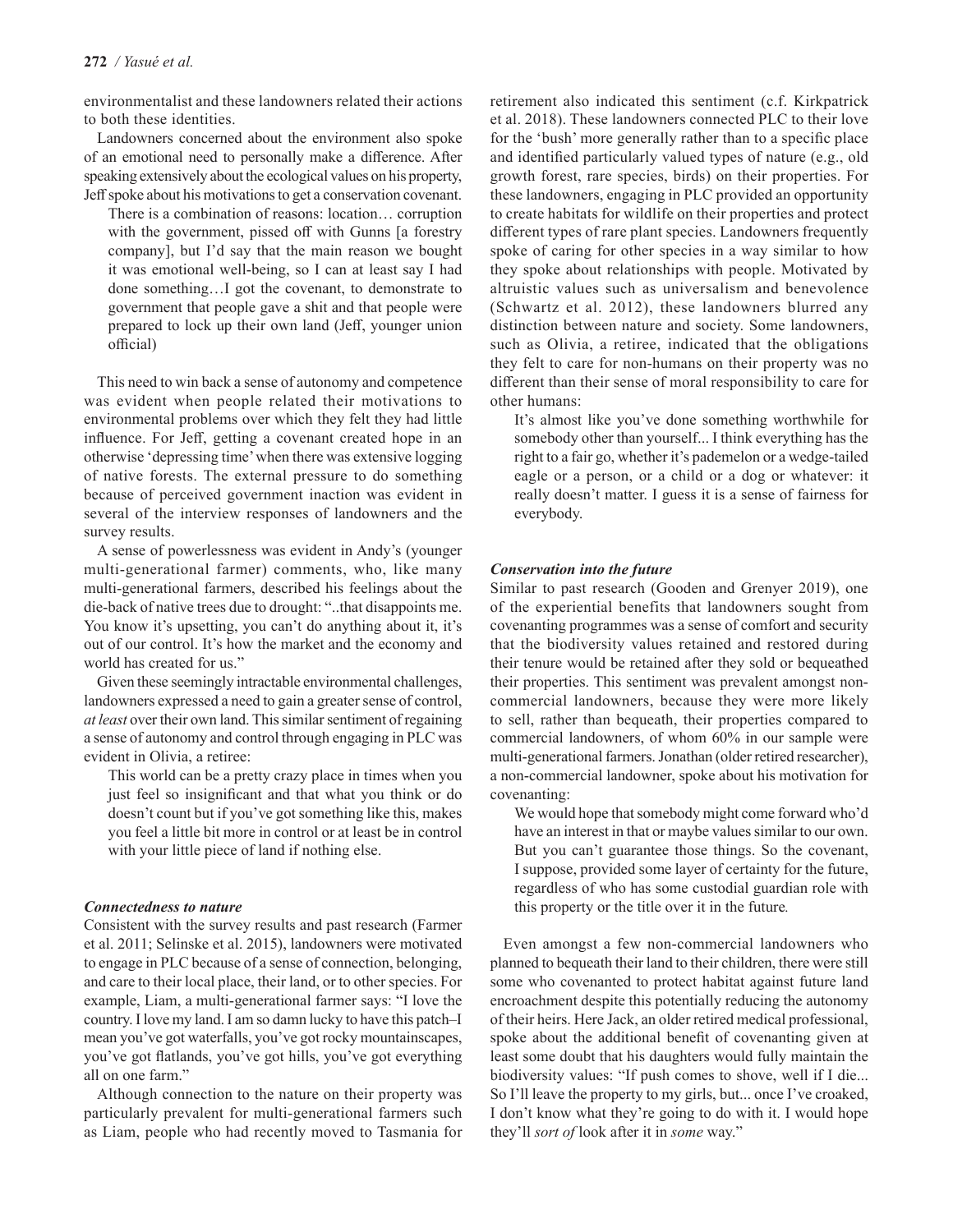## **Experiences of PLC**

## *Survey results*

Participants in this study experienced high vitality  $(5.7 \pm 0.09)$ when engaging in PLC, consistent with the suggestion that reflects the fulfilling of BPN (Kasser and Ryan 1999; Nix et al. 1999). A concurrent study also suggested that Tasmanian PLC landowners felt a sense of autonomy and competence when engaging in these programmes (Yasué and Kirkpatrick 2018).

## *Interview results*

We identified three positive experiential themes—purpose, satisfaction and joy—that integrated BPN in PLC activity. Although the experiential themes were overwhelmingly positive, a small number of landowners indicated some negative experiences in engaging with PLC programmes (particularly paid covenant programmes). These negative experiences are discussed in detail in Yasué et al. (2019).

#### *Purpose*

Our results confirm past PLC research (Selinske et al. 2015; Gooden and Grenyer 2019) in demonstrating that engaging in PLC can provide a sense of purpose. We considered purpose to be a stable intention that leads to productive engagement with a personally important self-transcendent goal (García-Alandete 2015). Several non-commercial landowners spoke about how engaging in PLC provided greater purpose in their lives: "[PLC] gives immense intellectual, spiritual, and emotional satisfaction, I mean you are working for life with life, you are working for something that is ultimately positive." (William, older semi-retired environmental professional)

The effect of PLC on a greater sense of purpose was best illustrated by two landowners who had invested substantial time and money on conservation projects. Both landowners were professionals who had lucrative jobs and no children: "I've got to have something that gives me a reason to go to work… (laughs). So earning the money to be able to do this, and to come home and enjoy it, and watch it all grow and stuff is kind of what it's all about." (Noah, younger medical professional)

For Noah, PLC was important because his job did not give him enough purpose or meaning in itself, but became bearable as a means to finance PLC. Noah said that though he had spent most of his life moving from place to place for work, engaging in PLC gave him 'roots' to his property and may stop him from moving elsewhere. He said, "I feel a lot more grounded than I've ever had before because of all the stuff that's happening, so that's kinda nice."

Similarly, Isaac spoke about PLC providing a sense of purpose by creating an opportunity to work towards a goal that is larger than himself:

…doing a nine to five job, got no kids, fairly financially okay... Kind of wondering, okay. Why are we going to work?…you scratch your head you wonder why... Why are we bothering? And so, I'm engaged in something that's giving me something to do that will have hopefully some long-term benefit. (Isaac, younger environmental professional)

The sentiment that PLC may help to provide a sense of purpose was particularly evident in the interviews with recently retired people. For example, one recent retiree who previously had a challenging and meaningful job spoke of the need to "take on a substantial project" for retirement and to contribute to a broader purpose. He wanted to do something different than his colleagues who had retired and "got tired of playing golf and going to the beach after about a year." This retiree compared PLC to golf in terms of physical activity and sunshine, but found in PLC a much greater sense of purpose. For non-commercial landowners, part of this enhanced purpose focused on providing a gift for future owners or more broadly for future generations:

Knowing that there is a sense of permanence to what you are doing…and when you go, there is some chance of legacy… It is like some of those great gardens that have been built by people over the centuries, they did it not for themselves, but the satisfaction that they got was knowing, you know, that it would be there in the future for other people to enjoy. (William, older semi-retired environmental professional)

In contrast, older multi-generational farmers did not indicate that their engagement provided a greater sense of purpose. Instead, PLC was presented as being just part of their goal of passing on an economically and ecologically viable property to their heirs.

#### *Satisfaction*

Landowners spoke about the sense of personal fulfillment, satisfaction, pride, and achievement they derived from providing benefits for other species on their properties, as found by Michel-Guillou and Moser (2006) and Gooden and Grenyer (2019). They spoke about the ability to make a 'tangible' difference, especially when asked about how engaging in PLC differs from other types of environmental conservation. Several landowners emphasised that part of their satisfaction in engaging in PLC was related to the fact that they had full creative control and autonomy to make a "long-term difference" (Ethan, older semi-retired multi-generational farmer). As Charlotte, an older retired marketer, explained: "It is your own piece of land and it is your home and you're able to do what you'd like to do with it and not be influenced by others, or have other people dictate what should happen on it."

Landowners spoke about the sense of satisfaction they got out of seeing the trees that they planted "come to fruition" (Oscar, retiree). Many participants pointed to 'their' trees during interviews or talked about the joy of looking at the trees outside their window.

It makes me feel happy, it is nice to drive around when there are trees around, especially when it is drought, it is good to have something to soak up the water and the dust from flying around, something green, rather than just arid, if you look out along here, it isn't as nice as having some trees along the fences. (Charlie, younger multi-generational farmer)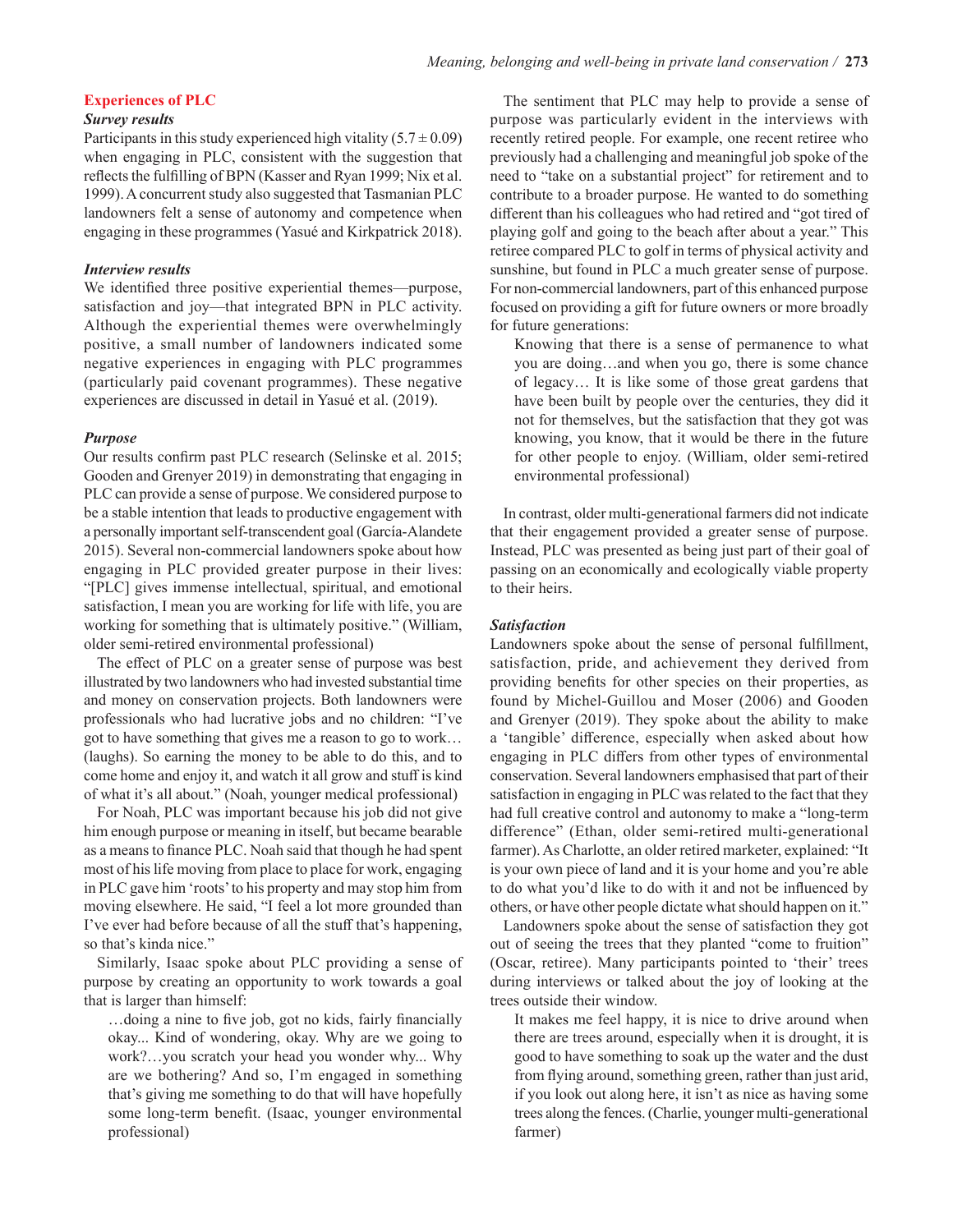These trees not only create habitat for other animals but also support the farmer's goals of having a more ecologically and economically "resilient" property. Some landowners described the response of nature to their work as a reciprocal interaction (Kimmerer 2013) in which they help the land and the land helps them. For example, Julie, a younger multi-generational farmer says: "It's nice to know you've made homes for things and there's something sort of, some strength in the landscape, because there's diversity, and those things can live there and maybe help manage the landscape."

Several landowners spoke about the satisfaction of seeing nature respond to their work. For example, Ava, an older farmer says, "We enjoy seeing it go well. We like the fact that the riverbanks are repairing themselves quite energetically just by our putting up that little fence up." While Isaac, a younger environmental manager says, "...you look back on it and you really feel good about, wow, look how beautiful this is. You know I helped it come back... It's just something you do for yourself, your well-being."

For some farmers, such feelings of satisfaction extended to positive recognition from others for undertaking PLC:

We've always managed our farms as if it's a showpiece. It is an example of hard work, and so for it to look good and people appreciate it, it's rewarding for us. I think it's similar to being proud of your family or something, isn't it?… Because, in agriculture, there's not a lot of recognition. There's not a lot of rewards for what you're doing. You just do it. So to have any recognition or gratitude from the community doing things like that, is a good feeling*.* (Max, younger multi-generational farmer)

## *Joy*

Independent of any conservation outcome or social recognition, some landowners suggested that engaging in PLC activities was *intrinsically* pleasurable. Exercising outdoors, creating projects, learning skills, connecting to others, participating in studies, and becoming more intimate with the land were all mentioned as potential sources of enjoyment. As Jacob (younger architect) explained:

Conservation is, it's stuff that I thoroughly enjoy. I love going for a wander and spraying weeds, I love going for a wander and planting things, and I love just kind of going for a wander and seeing what bugs, animals, anything else, have started to engage in the property and those areas. It's a constant learning experience and observation, I think that's just really exciting in itself.

In line with past research (Ulrich 1984; Wells and Evans 2003), Olivia (a retiree) spoke about the mental health benefits of spending time in nature and engaging in PLC:

I like being in nature. If I am ever feeling stressed or unhappy, I go for a walk in the bush and I feel fine, and so there is obviously a connection there, that is good for your ability to cope with the world. So I guess to me that's a really big thing as well, because I have cancer, so being down there is just an amazing...you just forget about everything and you just feel really good about the world and about yourself and, any little thing you manage to do, regardless of how small it is. It makes you feel good...

Olivia's reference here to the positive feelings of succeeding in even small tasks that provide a sense of self-efficacy and competence confirms research indicating that significant well-being benefits can be derived from seemingly small or banal achievements (Bandura and Schunk 1981; Reis et al. 2000).

Finally, landowners frequently spoke about experiencing a sense of timelessness, a positive flow state (Nakamura and Csikszentmihalyi 2014), when immersed and engrossed in conservation activity on their property (Caulkins et al. 2006). "I love it," enthused Joseph (government biologist), adding, "I can work ten hours a day outside in the garden and not notice; and it's fun."

# **Synthesis**

## *Learning through collaborating*

One of the most important qualitative benefits of engaging in PLC appeared to be opportunities for collaborative learning. As noted in past research (Morrow-Howell et al. 2003; Charatsari et al. 2018), learning opportunities helped participants feel more competent in their ability to be effective stewards of their land. Because landowners participated in PLC programmes on their own properties, PLC is potentially a more solitary experience than other types of volunteer or environmental action (Broad 2003; O'Brien et al. 2011). However, opportunities for learning were often facilitated by stewardship officers or other PLC practitioners. Landowners engaged with others in workshops, collaborative research projects, and educational tours of their properties. These were all experienced as opportunities to learn and be inspired.

Engaging with educational material and trusted stewardship officers (Yasué et al. 2019) facilitated a deeper sense of connection to land and other species. For example, when stewardship officers pointed out rare species, landowners became more aware and excited and this helped to generate greater connection to and interest in their land. In contrast to other contexts where landowners felt burdened by the discovery of an endangered species on their properties (Liberg et al. 2012; Langpap 2006) and resented any additional cost and responsibility, participants shared their excitement at having a new responsibility to become stewards. Landowners felt supported by a wider community and thus autonomously embraced new opportunities to make a difference to their world through PLC. Patrick, an older multi-generational farmer who worked closely with conservationists over decades said:

That is so special you know, what a responsibility. Do you feel like losing that plant? No, no way.....Oh look there's orchids and skinks and so there are ranunculi, daisies, all sorts of little things that I'm no expert on, it's just you become aware of them and then just enjoy that that's there and that's how special nature is.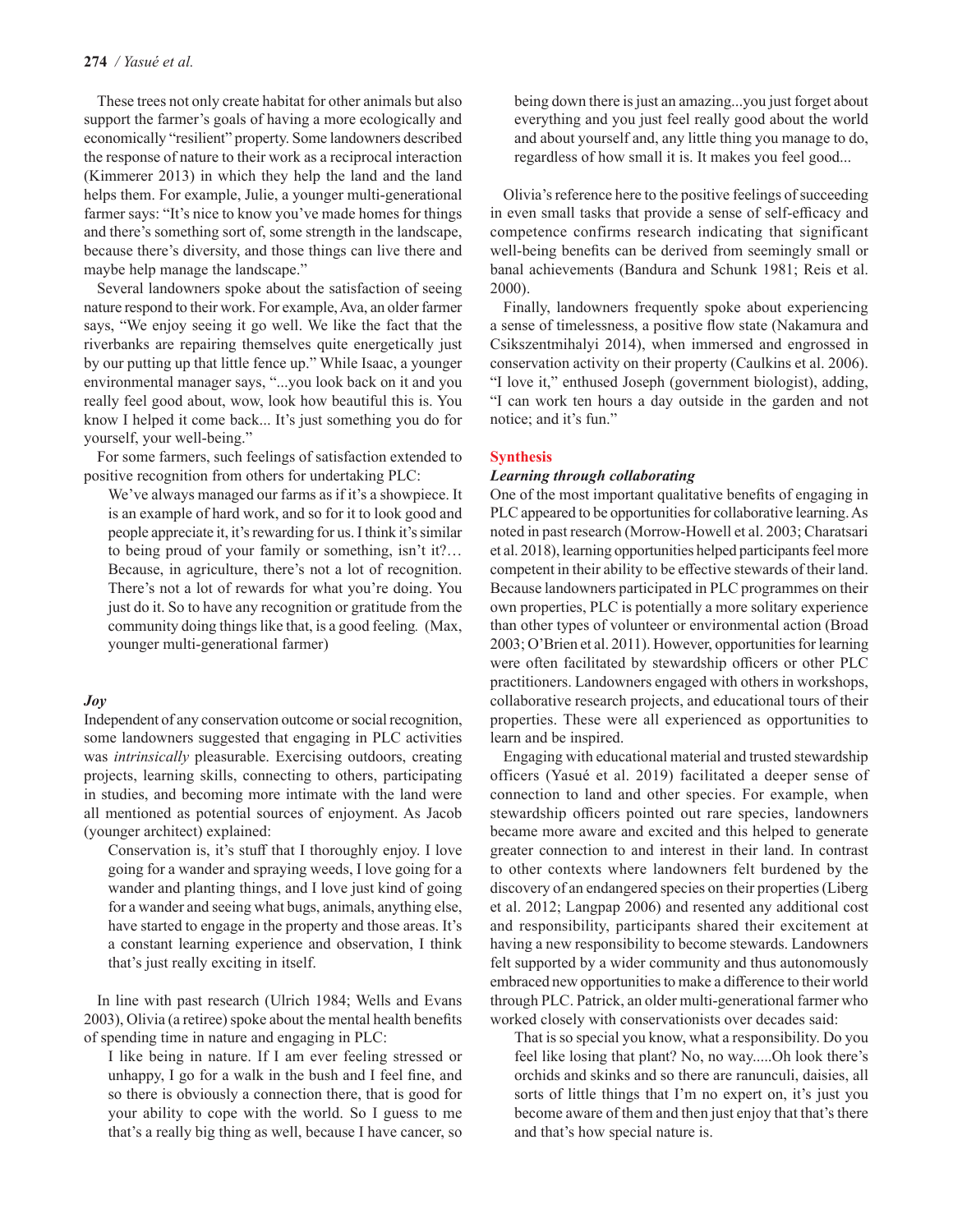Several multi-generational farmers described the importance of meeting people and learning in order to maintain a nimble and dynamic sustainable business for future generations. Here a young multi-generational farmer, Harry, reflects on the value of educational farm tours in which farmers visit each other's properties.

It can become very insular and a little bit isolated from what's going on. And so it sort of spurs you to get on and see what's going on in different places. Everyone's really passionate about what they do, so it's really good to go out and hear that. I'm always happy to have people here and do things cause I like what I'm doing, and want to share that a little bit.

Multi-generational farmers often spoke about engaging in a 'learning journey' with a community of farmers and conservationists. These interactions create community with a focus on shared concerns and problems (Sobels et al. 2001). It was notable that even farmers with extensive land management experience and extensive and established social connections with other farmers, researchers or other conservation organisations, still valued these collaborative learning programmes.

The collaborative learning component of these programmes seemed to be even more important for retiree landowners and other new residents who did not have these same social connections. For example, a retired landowner living in a remote part of Tasmania said:

It has brought us into contact to other people who are doing wonderful things and are very inspiring, so there are other people, you know, sometimes you feel quite alone, and it is quite inspirational to get in contact with other individuals and little organisations especially, mainly small organisations or couples or families or so on that are doing great work and that has been fantastic and inspirational. (Oscar, Older retiree)

Similarly, Sophie, a mother of young children and a new resident said, "I really enjoy knowing that we're part of something that is potentially bigger. And that we are doing what we can within our own little world, our little space."

Even some non-commercial landowners who did not seek out support from other landowners indicated that just the knowledge that there are others working in these PLC programmes who share pro-environmental practices, fostered feelings of solidarity, shared identity, and greater collective efficacy. Jack, an older retired medical professional, said, "Yeah. It makes you realise that you're not just a lone voice in the wilderness. And that's important. It's nice to know that there are other people around doing the same sort of thing."

#### *Well-being benefits to older adults*

Although both, our surveys and interviews, documented motivations and psychological benefits to people of different ages and life stages, retired interviewees identified specific types of impacts that they felt were particularly important because of their life stage. Specifically, they spoke about impacts on personal growth, purpose, autonomy (through covenants), exercise, stress relief (in the context of an illness), time spent outdoors, self-efficacy, enhancing a sense of control over one's life, and social interactions. In older life, when some people may experience reduced opportunities for social interaction, autonomy, personal growth, or life purpose (Ryff and Keyes 1995; Kasser and Ryan 1999), PLC programmes provided important opportunities to enhance personal well-being through contributing to the public good outcomes of conservation. Volunteering and engaging in the outdoors (Morrow-Howell et al. 2003; Ferrand et al. 2012; Milligan et al. 2015), engaging in personally meaningful projects (McGregor and Little 1998) and enhanced physical movement can be particularly important for, and reduce the chance of depression among older adults (Marshall et al. 2014). These results may explain our findings as well as past research that demonstrated that participants in PLC tend to be older than non-participants (Selinske et al. 2019). Further research on PLC for older adults may help design programmes that meet their specific needs and life circumstances (Yasué et al. 2019).

#### *Benefits for autonomy, competence and relatedness*

Spending time engaged in activities that support autonomously-endorsed, self-transcendent, creative and altruistic aspirations supports autonomy, competence, relatedness, and enhances well-being (Kasser and Ryan 1996; Brown and Kasser 2005). As elsewhere (Selinske et al. 2017; Gooden 2019), our participants were autonomously motivated to engage in conservation. Whether it was multi-generational farmers engaging in these programmes to help them achieve their primary goal of passing on an economically and ecologically resilient farm to the next generation (Mooney and Defenderfer 2010; Inwood et al. 2013) or non-commercial landowners gaining a greater sense of life purpose after retirement, engaging in the 'moral economy' (Germann 2013), engaging in the joy of responsible action (Chernela and Zanotti 2014) or simply the joy and excitement of learning new skills and ideas, people had their own autonomous aspirations for engaging in conservation.

PLC programmes supported feelings of competence and self-efficacy (Bandura and Schunk 1981) by furthering the skills and resources available to landowners in managing their properties, providing opportunities to develop and apply practical skills, and by connecting the actions of landowners to the conservation work of other organisations and individuals, engendering a greater sense of collective efficacy (Yasué et al. 2019). Such feelings of competence are important predictors of pro-environmental farming practices (Michel-Guillou and Moser 2006). Furthermore, engaging in PLC boosted feelings of both autonomy and competence, while the broader state of the environment brought feelings of sadness, frustration, despair, or anger (Kidner 2007; Fritze et al. 2008). This engagement provided a sense of local environmental influence and hope in the context of a wider sense of environmental disempowerment. Progress in small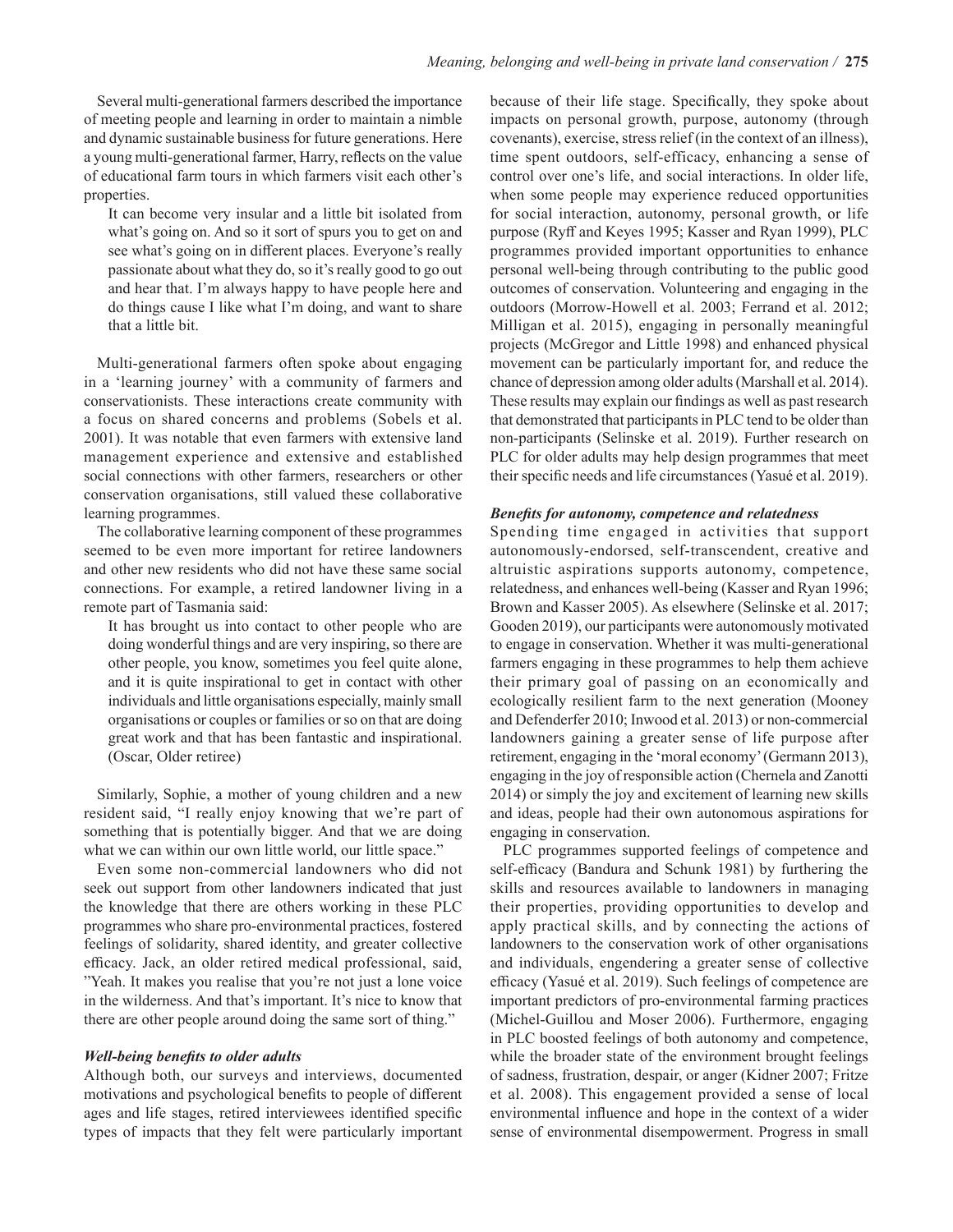but tangible ways can help to enhance feelings of well-being (McGregor and Little 1998) by promoting self-congruence or integrity (Deci and Ryan 2000) and a sense of personal accomplishment (Bandura and Schunk 1981; McGregor and Little 1998). The daily contextual factors that influence psychological well-being are important given high rates of depression in wealthy societies (Blazer 2003; Cole and Dendukuri 2003), and links between environmental change and mental health (Fritze et al. 2008). Furthermore, it has been found that daily positive and personally meaningful activities are more important than personal circumstances (e.g., income and education) for happiness (Sheldon and Lyubomirsky 2007; Lyubomirsky et al. 2011).

Finally, engaging in PLC enhances trust and reciprocity, and evinces care for future generations (Sobels et al. 2001; Mathijs 2003). Although relatedness in BPN refers to relationships with other people, our results suggested that people may also feel a sense of relatedness with nature and that these connections can be enhanced by PLC programmes. Such 'environmental relatedness' (Ezzine-de-Blas et al. 2018) was deepened by opportunities for people to care for, observe and learn about other species and natural processes, and also to build deeper roots and connection to place (Gosling and Williams 2010). Some of the methods developed by SDT researchers to understand manifestations of relatedness (e.g., trust, belonging and reciprocity) could be adapted to explore whether 'environmental relatedness' shared similar characteristics and influence on well-being. Research in rural studies, urban planning and traditional ecological knowledge has suggested that environmental relatedness could have important psychological benefits (Beery 2013; Kimmerer 2013; Kirkpatrick et al. 2018).

# **CONCLUSION**

## **Limitations**

Although our study demonstrates that engaging in PLC programmes can support BPN as a precursor to well-being, to avoid priming participants we did not explicitly measure or quantify well-being or explicitly probe experiences of mental or emotional ill-health. A quantitative socio-psychological study of a much larger population may help to demonstrate the extent of the effect as compared to other types of programmes or activities. Although attempts were made to diversify the interview sample, the survey sample may not fully reflect the population of conservation landowners. Few farmers filled out the survey and it is possible that enthusiastic participants in PLC were more likely to respond to the survey. However, given that even our least enthusiastic respondents in interviews (Yasué et al. 2019) gained some psychological benefit from PLC, this bias is unlikely to significantly affect our conclusions.

In Tasmania, with moderate weather, an abundance of wild nature and good social security systems, PLC has been able to benefit a group of retirees who are relatively financially secure, well-educated, skilled, healthy people who own land and who are motivated and eager to learn. However, the financial wealth required to own land, as well as the types of social services available for retirees means that PLC could only be considered an effective approach to enhance well-being in a small subset of the elderly. On the other hand, even in different socio-political contexts, our methods and results and the BPN framework may be applied to explore the well-being benefits in a range of other activities such as volunteering for soup kitchens or tending community gardens (Burls 2007; Lovell et al. 2015).

Our survey and interviews suggest that engaging in PLC supported autonomy by enabling landowners to align the management of their properties with their social identities, personal values and psychological needs (Kasser and Ryan 1999; Reis et al. 2000). Landowners had feelings of vitality when engaged in PLC and participated in conservation due to autonomous and self-transcendent motivations (Sheldon et al. 1996; Reis et al. 2000; Schwartz et al. 2012). These motivations imbued life with greater meaning and purpose through a sense of benefiting not only themselves, but future generations and other species. These results suggest that engaging in PLC can promote personal and collective well-being.

The primary goal of nature conservation is to influence human activity to achieve environmental outcomes, often by aligning them with economic objectives. However, the socio-psychological benefits of PLC highlighted in this study have important implications. Conservation projects with demonstrated benefits to both the environment and to human well-being may be more likely to succeed in the long-term (Saunders et al. 2006; Brooks et al. 2012; Cetas and Yasué 2016). Our results suggest that PLC fostered many of the qualitative factors that promote well-being, including feelings of autonomy, connectedness, purpose, learning, and belonging to people and nature (Ryff and Keyes 1995). Framing and designing PLC in terms of these types of benefits rather than solely environmental or economic benefits may enhance the diversity of those participating in PLC, beyond people who are solely interested in economic benefits or who have existing commitments to the environment (Shaw and Miller 2016). This seems likely to lead to broader, longer-term and more socially and environmmentally effective engagement in PLC (Cooke et al. 2016).

## **ACKNOWLEDGMENT**

We thank the Department of Primary Industries, Parks, Water and Environment's Private Land Conservation Program (particularly Iona Mitchell and Helen Crawford), the Tasmanian Land Conservancy, faculty and students at the University of Tasmania, the Royal Melbourne Institute of Technology and the University of Queensland, Greening Australia, Natural Resource Management regional bodies, Landcare, Common-Cause Australia, Nature Conservancy Australia, Conservation Landholders Tasmania, Michael Lockwood, Louise Gilfedder, research assistants at Quest University Canada, and all the landowners who participated in the program. James Kirkpatrick and Aidan Davison acknowledge the support of the Australian Research Council (DP180103118).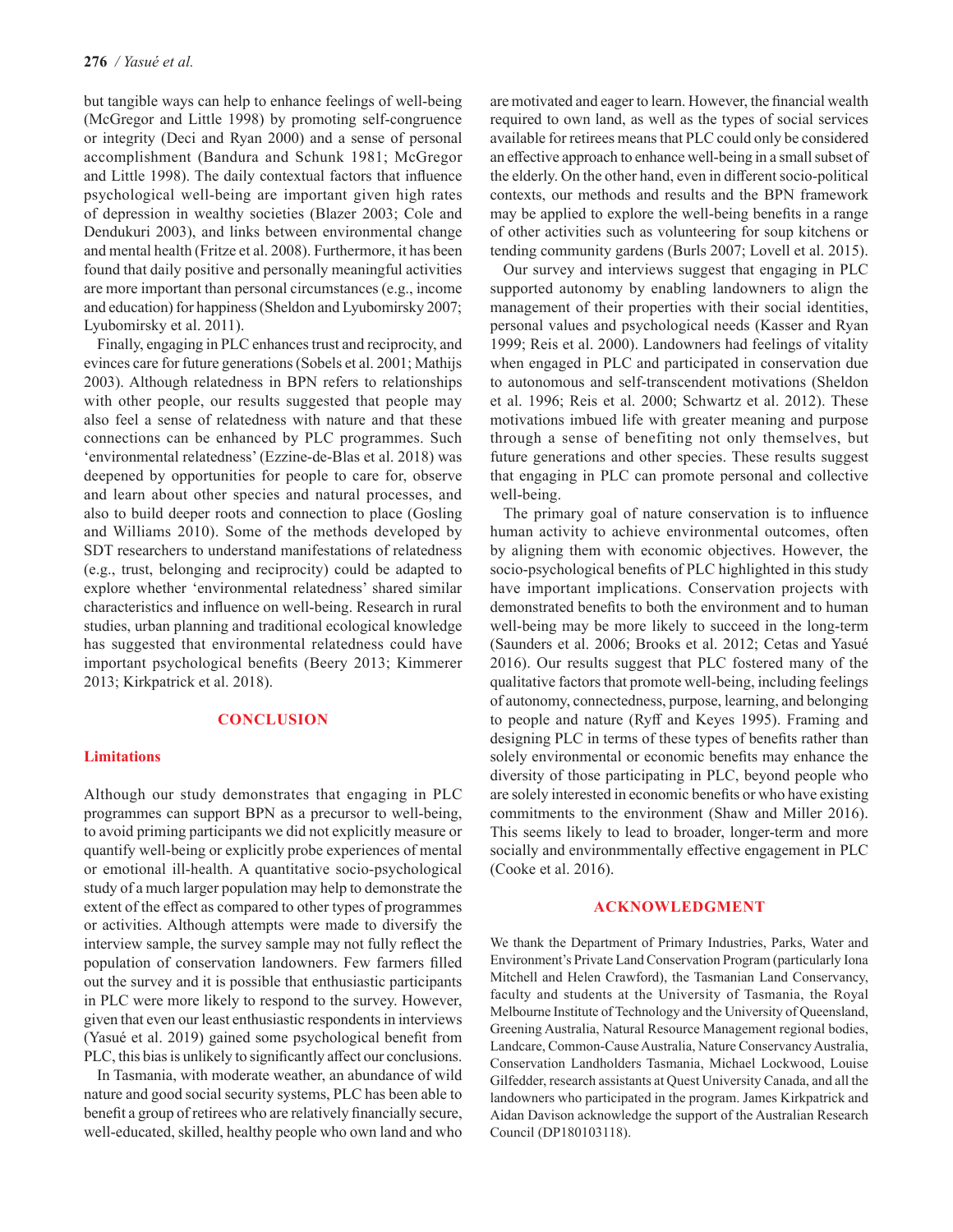#### **REFERENCES**

- Bandura, A. and H. Schunk. 1981. Cultivating competence, self-efficacy, and intrinsic interest through proximal self-motivation. *Journal of Personality and Social Psychology* 41(3): 586–598.
- Beery, T.H. 2013. Establishing reliability and construct validity for an instrument to measure environmental connectedness. *Environmental Education Research* 19(1): 81–93.
- Biedenweg, K. and N.D. Gross-Camp. 2018. A brave new world: integrating well-being and conservation. *Ecology and Society* 23(2): 32.
- Black, A.E. and E.L. Deci. 2000. The effects of instructors' autonomy support and students' autonomous motivation on learning organic chemistry: a Self-Determination Theory perspective. *Science Education* 84: 740–756.
- Blackmore, L. and G.J. Doole. 2013. Drivers of landholder participation in tender programs for Australian biodiversity conservation. *Environmental Science and Policy* 33: 143–153.
- Blazer, D.G. 2003. Depression in Late Life: Review and Commentary. *The Journal of Gerontology Series A* 58(3): M249–M265.
- Bowen, G.A. 2008. Naturalistic inquiry and the saturation concept: a research note. *Qualitative Research* 8(1): 137–152.
- Broad, S. 2003. Living the Thai life a case study of volunteer tourism at the Gibbon Rehabilitation Project, Thailand. *Tourism Recreational Research* 28(1): 63–72.
- Brooks, J.S., K.A. Waylen, and M.B. Mulder. 2012. How national context, project design and local community characteristics influence success in community-based conservation project. *Proceedings of the National Academy of Science* 109(52): 21265–21270.
- Brown, K.W. and T. Kasser. 2005. Are Psychological and Ecological Well-being Compatible? The Role of Values, Mindfulness, and Lifestyle. *Society Indicators Research* 74(2): 349–368.
- Burls, A. 2007. People and green spaces: promoting public health and mental well being through ecotherapy. *Journal of Public Mental Health* 6(3): 24–39.
- Burton, R.J.F. 2004. Seeing through the 'good farmer's' eyes: towards developing an understanding of the social symbolic value of 'productivist' behavior. *Sociologia Ruralis* 44(2): 195–216.
- Burton, R.J.F. and U.H. Paragahawewa. 2011. Creating culturally sustainable agri-environmental schemes. *Journal of Rural Studies* 27(1): 95–104
- Capaldi, C.A., R.L. Dopko, and J.M. Zelenski. 2014. The relationship between nature connectedness and happiness: a meta-analysis. *Frontiers of Psychology* 5: 976.
- Caulkins, M.C., D.D. White, and K.C. Russell. 2006. The role of physical exercise in wilderness therapy for troubled adolescent women. *Journal of Experiential Education* 29(1): 18–37.
- Cetas, E.R. and M. Yasué. 2016. A systematic review of motivational values and conservation success in and around protected areas. *Conservation Biology* 31(1): 203–212.
- Charatsari, C., A. Koutsouris, E.D. Lioutas., A. Kalivas, and E. Tsaliki. 2018. Promoting lifelong learning and satisfying farmers' social and psychological needs through farmer field schools: views from rural Greece. *Journal of Agricultural and Food Information* 19(1): 66–74.
- Charatsari, C., E.D. Lioutas, and A. Koutsouris. 2017. Farmers' motivational orientation toward participation in competence development projects: a self-determination theory perspective. *Journal of Agricultural Education and Extension* 23(2): 105–120.
- Chernela, J. and L. Zanotti. 2014. Limits to knowledge: indigenous peoples, NGOs, and the moral economy in the eastern Amazon of Brazil. *Conservation and Society* 12(3): 306–317.
- Chervier, C., G.L. Velly, and D. Ezzine-de-Blas. 2019. When the implementation of payments for biodiversity conservation leads to motivation crowding-out: a case study from the Cardamon Forests, Cambodia. *Ecological Economics* 156: 499–510.
- Cole, M.G. and N. Dendukuri. 2003. Risk factors for depression among elderly

community subjects: a systematic review and meta-analysis. *American Journal of Psychiatry* 160(60): 1147–1156.

- Cooke, A.N., K.S. Fielding, and R.L. Winnifred. 2016. Environmentally active people: the role of autonomy, relatedness, competence and self-determined motivation. *Environmental Education Research* 22(5): 631–657.
- Cortés, C.G., T. Toivonen, A. Soutullo, and E. Di Minin. 2019. The emergence of private land conservation in scientific literature: a review. *Biological Conservation* 237: 191–199.
- Coulhard, S., L. Evans, R. Turner., D. Mills, S. Foale, K. Abernethy, C. Hicks. et al. 2017. Exploring "islandness" and the impacts of nature conservation through the lens of well-being. *Environmental Conservation* 44 (3): 298–309.
- Curtis, A. and M. Lockwood. 2000. Landcare and catchment management in Australia: lessons for state-sponsored community participation. *Society and Natural Resources* 13(1): 61-73.
- Deci, E.L. and R.M. Ryan. 2000. The "what" and "why" of goal pursuits: human needs and the self-determination of behavior. *Psychological Inquiry* 11(4): 227–268.
- Deci, E.L. and R.M. Ryan. 2008. Facilitating optimal motivation and psychological well-being across life's domains. Canadian Psychology. *Psychologie canadienne* 49(1): 14–23.
- Dik, B.J., R.D. Duffy, B.A. Allan, M.B. O'Donnell, Y. Shim, and M.F. Steger. 2015. Purpose and meaning in career development applications. *The Counseling Psychologist* 43(1): 558–585.
- Dodge, R., A.P. Daly, J. Huyton and L.D. Sanders. 2012. The challenge of defining well-being. *International Journal of Wellbeing* 2(3): 222–235.
- Drescher, M., G.K.Warriner, J.R. Farmer, and B.M.H. Larson. 2017. Private landowners and environmental conservation: a case study of social-psychological determinants of conservation program participation in Ontario. *Ecology and Society* 22(2): 3. https://doi.org/10.5751/ES-10020-230203.
- Ezzine-de-Blas, D., E. Corbera, and R. Lapeyre 2018. Payments for environmental services and motivation crowding: towards a conceptual framework. *Ecological Economics* 156: 434–443.
- Ezzy, D. 2002. *Qualitative analysis: practice and innovation*. Crows Nest: Allen & Unwin.
- Farmer, J.R., C. Chancellor, and B.C. Fischer. 2011. Motivations for using conservation easements as a land protection mechanism: a mixed methods analysis. *Natural Areas Journal* 31(1): 80–87.
- Farmer, J.R., Z. Ma, M. Drescher, E.G. Knackmuhs, and S.L. Dickinson. 2017. Private landowners, voluntary conservation programs, and implementation of conservation friendly land management practices. *Conservation Letters* 10(1): 58–66.
- Ferrand, C., S. Nasarre, C. Hautier, and M. Bonnefoy 2012. Aging and well-being in French older adults regularly practicing physical activity: a self-determination perspective. *Journal of Aging and Physical Activity* 20(2): 215–230.
- Francis, J.J., M. Johnston, C. Robertson, L. Glidewell, V. Entwistle, M.P. Eccles, and J.M. Grmishaw. 2010. What is an adequate sample size? Operationalising data saturation for theory-based interview studies. *Psychology and Health* 25 (10): 1229–1245.
- Fritze, J.G., G.A. Blashki, S. Burke, and J. Wiseman. 2008. Hope, despair and transformation: climate change and the promotion of mental health and wellbeing. *International Journal of Mental Health Systems* 2:13.
- García-Alandete, J. 2015. Does meaning in life predict psychological well-being?: an analysis using the Spanish versions of the purpose-inlife test and the Ryff's scales. *The European Journal of Counselling Psychology* 3(2): 89–98.
- Germann Molz, J. 2013. Social networking technologies and the moral economy of alternative tourism: the case of couchsurfing.org. *Annals of Tourism Research* 43: 210–230.
- Gooden, J. and R. Grenyer. 2019. The psychological appeal of owning private land for conservation. *Conservation Biology* 33(2): 339–350.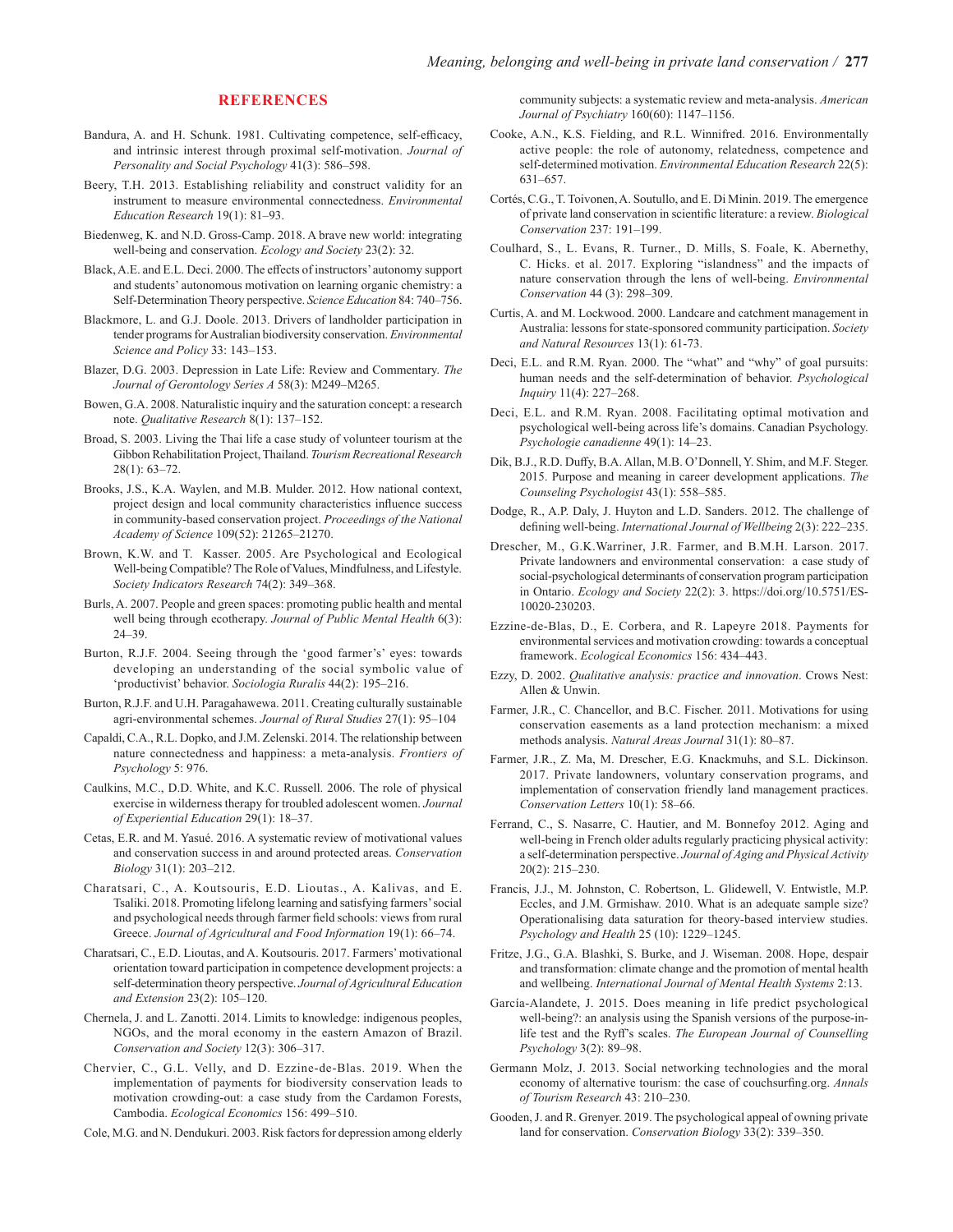- Gooden, J.L. 2019. Cultivating identity through private land conservation. *People and Nature* 1(3): 362–375.
- Gosling, E. and K.J.H. Williams. 2010. Connectedness to nature, place attachment and conservation behaviour: testing connectedness theory among farmers. *Journal of Environmental Psychology* 30(3): 298–304.
- Holmes, G. 2015. Markets, nature, neoliberalism and conservation through private protected areas in southern Chile. *Environment and Planning A* 47(4):850–866.
- Husk, K., R. Lovell, and R. Garside. 2018. Prescribing gardening and conservation activities for health and well-being in older people. *Maturitas* 110: A1–A2.
- Iftekhar, M.S., J.G. Tisdell, and L. Gilfedder. 2014. Private lands for biodiversity conservation: review of conservation covenanting programs in Tasmania, Australia. *Biological Conservation* 169: 176–184.
- Inwood, I., J.K. Clark, and M. Bean. 2013. The differing values of multi-generation and first-generation farmers: their influence on the structure of agriculture at the rural-urban interface. *Rural Sociology* 78(3): 346–370.
- Karaarslan, G., H. Ertepınar, and S. Sungur. 2013. Use of self-determination theory to support basic psychological needs of preservice science teachers in an environmental science course. *Environmental Education Research* 19(3): 342–369.
- Kasser, T and R.M. Ryan. 1996. Further examining the American dream: well-being correlates of intrinsic and extrinsic goals. *Personality and Social Psychology Bulletin* 22(3): 281–288.
- Kasser, V.G. and R.M. Ryan. 1999. The relation of psychological needs for autonomy and relatedness to vitality, well-being and mortality in a nursing home. *Journal of Applied Social Psychology* 29(5): 935–954.
- Kidner, D.W. 2007. Depression and the natural world: towards a critical ecology of psychological distress. *International Journal of Critical Psychology* 19(Spring): 123-146.
- Kimmerer, R.W. 2013. *Braiding Sweetgrass*. Minneapolis, MN: Milkweed Edition
- Kirkpatrick, J.B., T. Lefroy, and A. Harwood. 2018. Turning place into space—place motivations and place spaces in Tasmania. *Landscape and Urban Planning* 178: 112–121.
- Kusmanoff, A.M., M.J. Hardy, F. Fidler, G. Maffey, C. Raymond, M.S. Reed, J.A. Fitzsimons, et al. 2016. Framing the private land conservation conversation: strategic framing of the benefits of conservation participation could increase landholder engagement. *Environmental Science and Policy* 61: 124–128.
- Langpap, C. 2006. Conservation of endangered species: can incentives work for private landowners? *Ecological Economics* 57(4): 558–572.
- Liberg, O., G. Chapron, P. Wabakken, H.C. Pedersen, N.T. Hobbs, and H. Sand. 2012. Shoot, shovel and shut up: cryptic poaching slows restoration of a large carnivore in Europe. *Proceedings of the Royal Society B: Biological Sciences* 279(1730): 910–915.
- Lioutas, E.D. and C. Charatsari. 2018. Green innovativeness in farm enterprises: what makes farmers think green? *Sustainable Development* 26: 337–349.
- Lovell, R., K. Husk, C. Cooper, W. Stahl-Timmins, and R. Garside. 2015. Understanding how environmental enhancement and conservation activities may benefit health and well-being: a systematic review. *BMC Public Health* 15: 864.
- Lyubomirsky, S., R. Dickerhoof, J.K. Boehm, and K.M. Sheldon. 2011. Becoming happier takes both a will and a proper way: an experimental longitudinal intervention to boost well-being. *Emotion* 11(2): 391–402.
- Marshall, A., S. Jivraj, J. Nazroo, G. Tampubolon, and B. Vanhoutte. 2014. Does the level of wealth inequality within an area influence the prevalence of depression amongst older people? *Health Place* 27: 194–204.
- Martela, F. and Ryan R.M. 2016. The benefits of benevolence: basic psychological needs, beneficence, and the enhancement of well-being: benefits of benevolence. *Journal of Personality* 84(6): 750–764.
- Mathijs, E. 2003. Social capital and farmers' willingness to adopt countryside stewardship schemes. *Outlook on Agriculture* 32(1): 13–16.
- Mayer, F.S., C.M. Frantz, E. Bruehlman-Senecal, and K. Dolliver. 2009. Why is nature beneficial?: The role of connectedness to nature. *Environment and Behavior* 41(5): 607–643.
- McDonald, T. 2001. Land for wildlife. *Ecological Management and Restoration* 2(1): 5–16.
- McGregor, I. and B.R. Little. 1998. Personal projects, happiness, and meaning: on doing well and being yourself. *Journal of Personality and Social Psychology* 74(2): 494–512.
- McNicol, B.J. and R.S. Glorioso. 2014. Second home leisure landscapes and retirement in the Canadian Rocky Mountain community of Canmore, Alberta. *Annals of Leisure Research* 17(1): 27–49.
- Michel-Guillou, E. and G. Moser. 2006. Commitment of farmers to environmental protection: from social pressure to environmental conscience. *Journal of Environmental Psychology* 26(3): 227–235.
- Milligan, C., S. Payne, A. Bingley, and Z. Cockshott. 2015. Place and wellbeing: shedding light on activity interventions for older men. *Ageing and Society* 35(1): 124–149.
- Mooney, C. and D. Defenderfer. 2010. Reasons why farmers diversify, Northern Midlands Tasmania. Rural Industries Research and Development Corporation, Canberra, Australia.
- Morrow-Howell, N., J. Hinterlong, P.A. Rozario, and F. Tang. 2003. Effects of volunteering on the well-being of older adults. *Journal of Gerontology* 58(3): 137–145.
- Nakamura, J. and M. Csikszentmihalyi. 2014. The concept of flow. *In*: Flow and the foundations of positive psychology: the collected works of Mihaly Csikszentmihalyi (ed. M. Csikszentmihalyi). Volume 2. Pp. 239–263. Dordrecht: Springer Netherlands.
- Nix, G.A., R.M. Ryan, J.B. Manly, and E.L. Deci. 1999. Revitalization through self-regulation: the effects of autonomous and controlled motivation on happiness and vitality. *Journal of Experimental Social Psychology* 35(3): 266–284.
- O'Brien, L., A. Burls, M. Townsend, and M. Ebden. 2011. Volunteering in nature as a way of enabling people to reintegrate into society. *Perspectives on Public Health* 131(2): 71–81.
- Pelletier, L.G., K.M. Tuson, I. Green-Demers, K. Noels, and A.M. Beaton. 1998. Why are you doing things for the environment? The motivation toward the environment scale (MTES). *Journal of Applied Social Psychology* 28(5): 437–468.
- Polyakov, M., D.J. Pannell, R. Pandit, S. Tapsuwan, and G. Park 2013. Valuing environmental assets on rural lifestyle properties. *Agricultural and Resource Economics Review* 42(1): 159–175.
- Putten, v. I.E., S.M. Jennings, J.J. Louviere, and L.B. Burgess. 2011. Tasmanian landowner preferences for conservation incentive programs: a latent class approach. *Journal of Environmental Management* 92(10): 2647–2656.
- Quested, E, C. Thøgersen-Ntoumani, H. Uren, S. Hardcastle, and R.M. Ryan. 2018. Community gardening: basic psychological needs as mechanisms to enhance individual and community well-being. *Ecopsychology*  10(3): 173–180.
- Raabe, J. and T. Readdy. 2016. A qualitative investigation of need fulfillment and motivational profiles in collegiate cheerleading. *Research Quarterly for Exercise and Sport* 87(1): 78–88.
- Reis, H.T., K.M. Sheldon, S.L. Gable, J. Roscoe, and R.M. Ryan. 2000. Daily well-being: the role of autonomy, competence, and relatedness. *Personality and Social Psychology Bulletin* 26(4): 419–435.
- Ryff, C.D. and C.L.M. Keyes. 1995. The structure of psychological wellbeing revisited. *Journal of Personality and Social Psychology* 69(4): 719–727.
- Saunders, C.D., A.T. Brook, and O.E. Myers. 2006. Using psychology to save biodiversity and human well-being. *Conservation Biology* 20(3): 702–705.
- Saxby, H., M. Gkartzios, and K. Scott. 2018. 'Farming on the edge': wellbeing